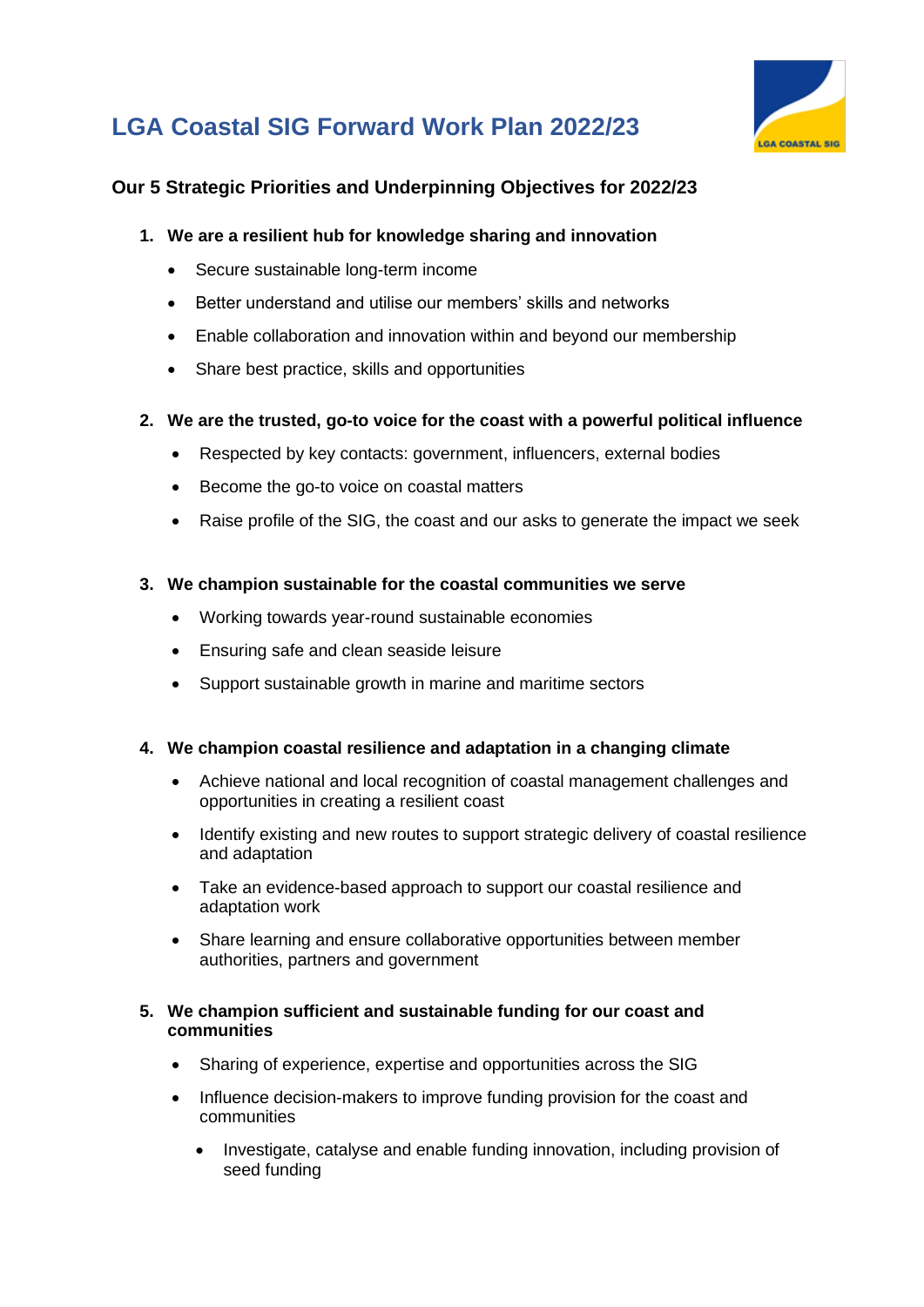# **SIG Secretariat, Member Champions and Officer Leads, March 2022 (updated June 2022)**

| <b>SIG Secretariat</b>            | <b>Lead Officer</b>             | <b>Project Officer</b>       |
|-----------------------------------|---------------------------------|------------------------------|
|                                   | <b>Beccy MacDonald-Lofts</b>    |                              |
| <b>Work Themes</b>                | <b>Member Champion</b>          | <b>Officer Lead</b>          |
| <b>Coastal Communities</b>        | <b>CIIr Ernest Gibson</b>       | <b>Beccy MacDonald-Lofts</b> |
| <b>Coastal Adaptation</b>         | <b>CIIr Angie Fitch-Tillett</b> | Karen Thomas                 |
| <b>FCERM Funding &amp; Policy</b> | <b>CIIr Tom Ashton</b>          | Paul Mackie                  |
| <b>Beach &amp; Water Safety</b>   | Cllr Derek Bastiman             | Sharon Bleese                |
| <b>Fishing &amp; Marine</b>       | <b>CIIr Mark Roberts</b>        | <b>Beccy MacDonald-Lofts</b> |
| <b>Coastal Water Quality</b>      | Cllr Jane Hugo                  | <b>Clare Nolan-Barnes</b>    |
| <b>Coastal Landfill</b>           | <b>Cllr Nick Laws</b>           | Mark Stratton                |
| <b>Suicide Prevention</b>         | <b>CIIr David Jeffels</b>       | N/A                          |
| <b>Visitor Behaviour</b>          | <b>Cllr Carole Mulroney</b>     | Southend Council provided    |

#### **Working Groups, March 2022**

- Adaptation
- Beach & Water Safety
- FCERM Funding & Policy
- Coastal Landfill
- Coastal Water Quality
- Subscriptions

These working groups are open to all SIG Members and officers. Contact [lgacoastalsig@southtyneside.gov.uk](mailto:lgacoastalsig@southtyneside.gov.uk) for more information.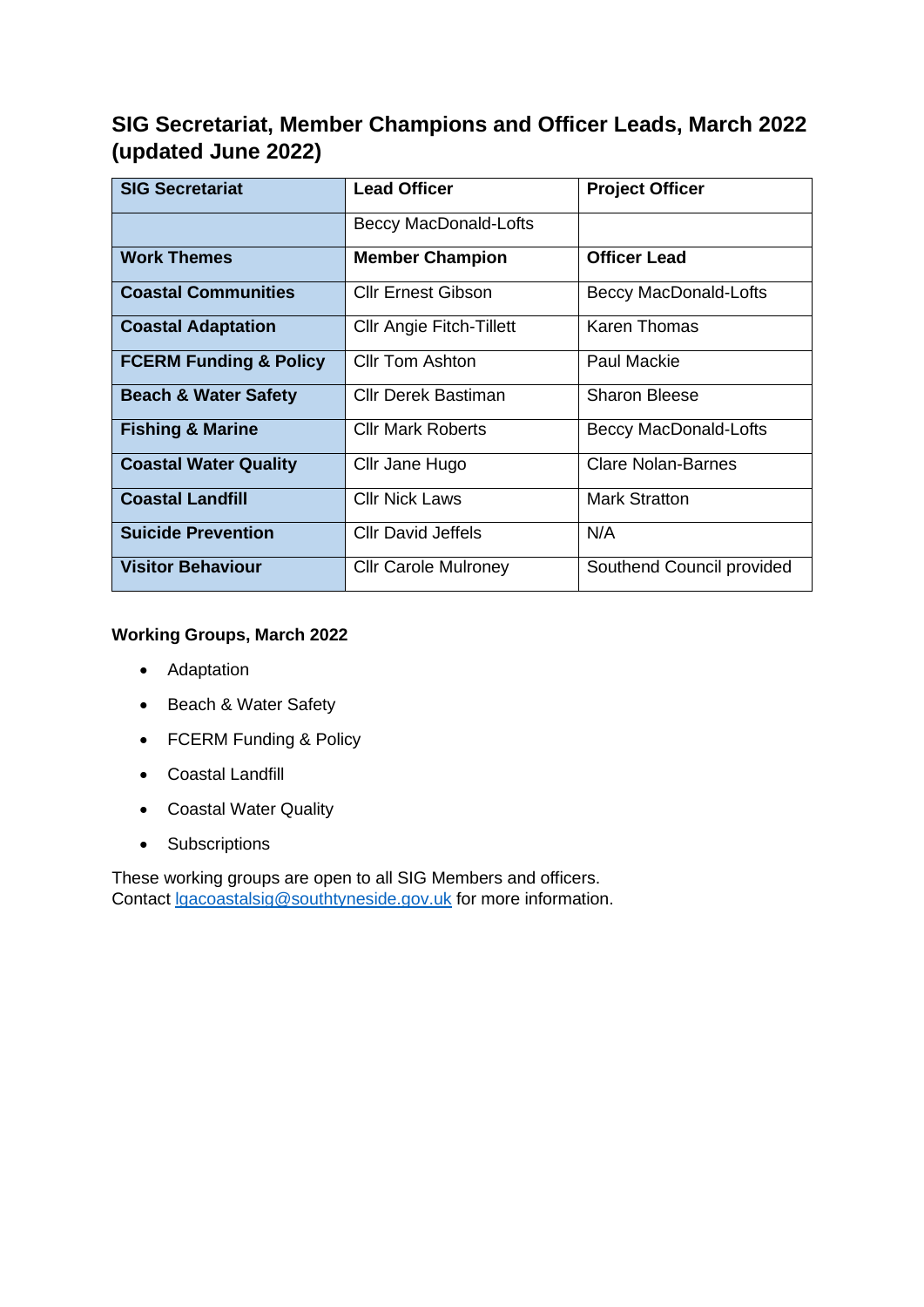### **Abbreviations/Acronyms**

| <b>APPG</b>   | <b>All-Party Parliamentary Group</b>                    |
|---------------|---------------------------------------------------------|
| <b>CLIFF</b>  | Coastal Loss Innovative Funding and Financing (project) |
| EA            | <b>Environment Agency</b>                               |
| <b>FCERM</b>  | Flood and Coastal Erosion Risk Management               |
| <b>IFCA</b>   | Inshore Fisheries and Conservation Authority            |
| <b>LGA</b>    | <b>Local Government Association</b>                     |
| <b>DLUHC</b>  | Department for Levelling Up, Housing and Communities    |
| <b>MMO</b>    | Marine Management Organisation                          |
| <b>SIG</b>    | <b>Special Interest Group</b>                           |
| <b>SIGSOG</b> | Special Interest Group Senior Officers Group            |
| <b>SMP</b>    | Shoreline Management Plan                               |
| WG            | <b>Working Group</b>                                    |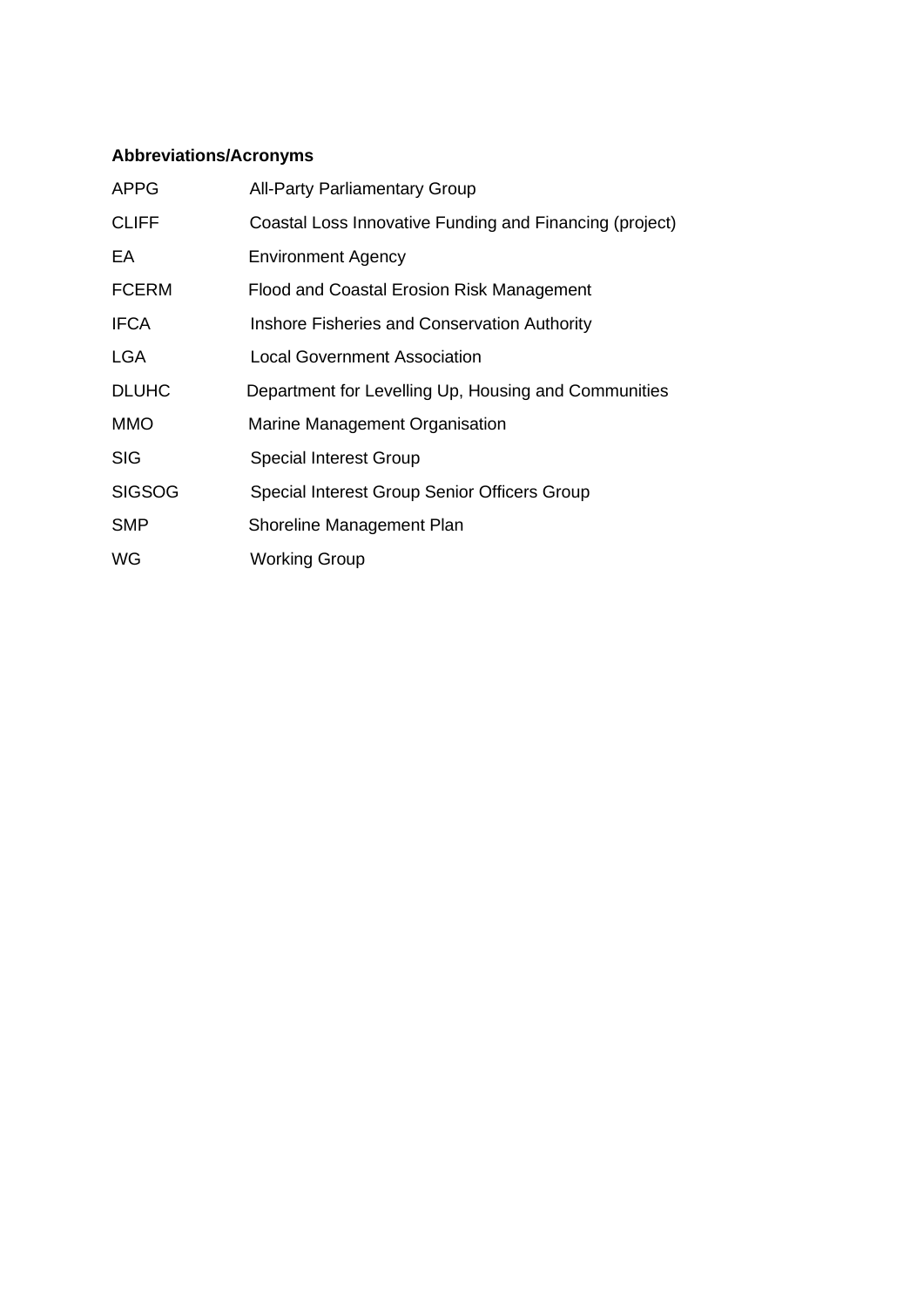## **LGA Coastal SIG – Forward Work Plan 2022/23**

| <b>Strategic Priority as identified through consultation</b>                      |                                                                                                                                                                                                                                                                                                           |                                               |                |  |
|-----------------------------------------------------------------------------------|-----------------------------------------------------------------------------------------------------------------------------------------------------------------------------------------------------------------------------------------------------------------------------------------------------------|-----------------------------------------------|----------------|--|
| <b>Objective</b>                                                                  | <b>Action</b>                                                                                                                                                                                                                                                                                             | <b>Owner</b>                                  | When           |  |
|                                                                                   | 1. We are a resilient hub for knowledge sharing and innovation                                                                                                                                                                                                                                            |                                               |                |  |
| Secure sustainable long-term<br>income                                            | Run a webinar for non-member councils showcasing the<br>value of SIG membership. Members asked to invite non-<br>member neighbour councils, details will be sent by<br>Secretariat.                                                                                                                       | Secretariat with support<br>from all members. | Q3             |  |
|                                                                                   | Explore external funding options, particularly for support to<br>deliver improved internal and external communications.                                                                                                                                                                                   | Secretariat                                   | Q <sub>2</sub> |  |
|                                                                                   | Recommence the review of the subscriptions model and<br>present recommendations in June for comment and at the<br>September AGM for approval.                                                                                                                                                             | <b>Subscriptions Working</b><br>Group         | $Q1-2$         |  |
| <b>Better understand and utilise</b><br>our members' skills and<br>networks       | Offer an introductory induction webinar for new Members and<br>Officers, including a way for us to capture their skills and<br>interests, and raise awareness of the SIG and how they can<br>contribute. Record this and put on the website.                                                              | Secretariat                                   | $Q1-2$         |  |
|                                                                                   | Review the skills and networks of Members/Officers annually                                                                                                                                                                                                                                               | Secretariat                                   | Q2             |  |
|                                                                                   | Members and officers to contribute to working groups,<br>consultation responses and calls for information from the<br>Secretariat                                                                                                                                                                         | <b>Members and Officers</b>                   | $Q1-4$         |  |
|                                                                                   | Support Champions and Officer Leads to fulfil their roles and<br>undertake quarterly gap analysis of need                                                                                                                                                                                                 | <b>Lead Officer</b>                           | $Q1-4$         |  |
|                                                                                   | Maintain existing topical working groups to facilitate<br>collaboration, so far as the need still exists                                                                                                                                                                                                  | <b>Officer Leads</b>                          | $Q1-4$         |  |
| <b>Enable collaboration and</b><br>innovation within and beyond<br>our membership | Maintain effective partnership working with other coastal<br>partners, including Coastal Group Network and through the<br>OneCoast Coalition and Coastal Based Approach Steering<br>Group, building on the outputs of the Championing Coastal<br>Coordination national project and ensuring we add value. | <b>Lead Officer</b>                           | $Q1-4$         |  |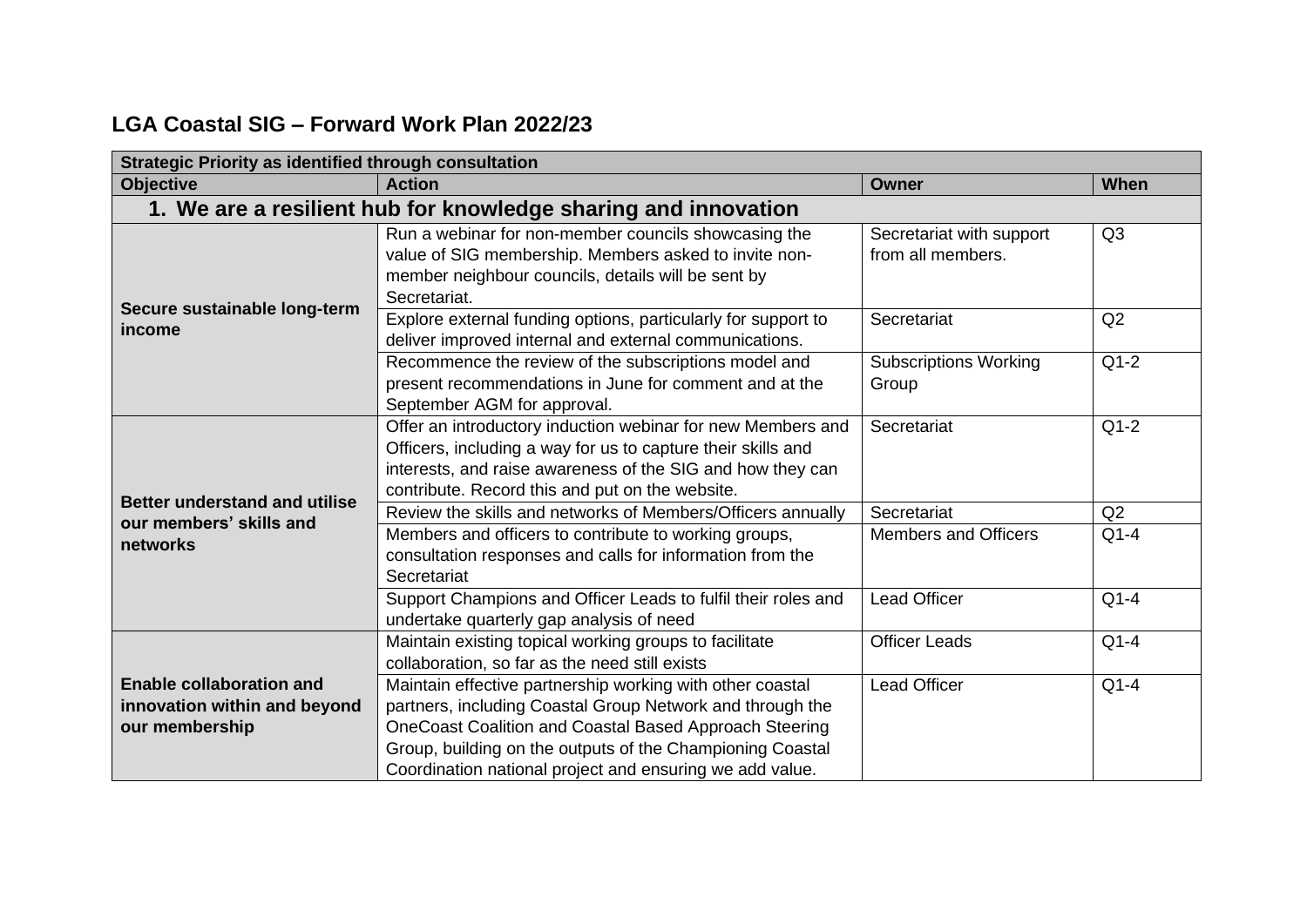|                                                  | Create an organogram of SIG governance structure and that<br>of our partner organisations, building on the outputs of the<br>Championing Coastal Coordination national project.                                                                                               | Secretariat                                             | Q1/2           |
|--------------------------------------------------|-------------------------------------------------------------------------------------------------------------------------------------------------------------------------------------------------------------------------------------------------------------------------------|---------------------------------------------------------|----------------|
|                                                  | Organise an annual field trip to showcase best practice and<br>encourage collaboration and relationship building                                                                                                                                                              | <b>Cllr Tom Ashton with</b><br>support from Secretariat | $Q1-3$         |
|                                                  | Maximise meeting attendance (Members, Officers, key<br>external contacts) by offering hybrid meetings, varying the<br>location of meetings and holding at least one virtual meeting<br>per year                                                                               | Secretariat                                             | $Q1-4$         |
| Share best practice, skills and<br>opportunities | Exemplar thinking and practice to be showcased at quarterly<br>SIG and SIGSOG meetings. All suggestions welcome and<br>Members encouraged to make use of Members updates and<br>discussion slots at SIG meetings and Officers to make use of<br>equivalent at SIGSOG meetings | Secretariat and all members                             | $Q1-4$         |
|                                                  | Working groups to collate/create relevant case studies for<br>Secretariat to share across membership                                                                                                                                                                          | Working groups                                          | $Q1-4$         |
|                                                  | All to share relevant opportunities and information with the<br>Secretariat to circulate across membership                                                                                                                                                                    | All members                                             | $Q1-4$         |
|                                                  | Explore the potential of a member's area of the new SIG<br>website as a repository of resources and place for knowledge<br>sharing                                                                                                                                            | Secretariat                                             | $Q1-2$         |
|                                                  | 2. We are the trusted, go-to voice for the coast with a powerful political influence                                                                                                                                                                                          |                                                         |                |
| <b>Respected by key contacts:</b>                | Manage (joint) Secretariat function of the Coastal<br>Communities APPG as a key vehicle for political advocacy                                                                                                                                                                | Secretariat                                             | $Q1-4$         |
| government, influencers,<br>external bodies      | Work with central government to create a cross-departmental<br>Coastal Taskforce and if successful, input.                                                                                                                                                                    | <b>Lead Officer</b>                                     | $Q1-2$         |
|                                                  | Continue to advocate for a Minister for Coast / Coastal<br>Communities                                                                                                                                                                                                        | Chair                                                   | $Q1-4$         |
| Become the go-to voice on<br>coastal matters     | Using outputs from APPG Inquiry, produce a new "Our Coast<br>Matters" report which supersedes position statements to form<br>a briefing to use ahead of General Election Manifesto<br>development.                                                                            | Lead Officer with support<br>from Officer Leads         | Q <sub>4</sub> |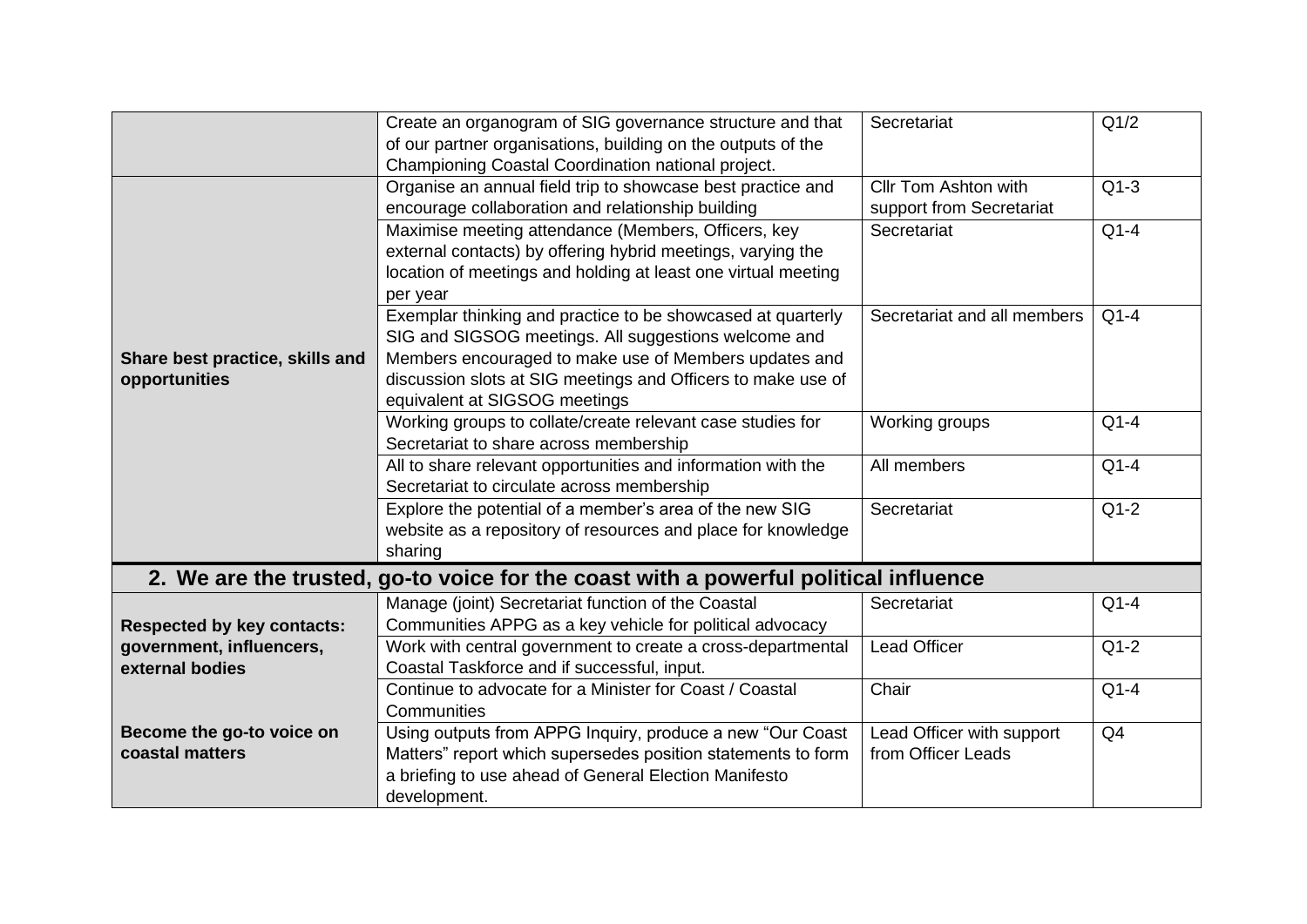|                                                        | Nurture or, where needed establish, strategic relationships at<br>Defra, DLUHC, MMO, EA, Association of IFCAs and Maritime<br>UK. | <b>Lead Officer and Chair</b>                                             | $Q1-4$         |
|--------------------------------------------------------|-----------------------------------------------------------------------------------------------------------------------------------|---------------------------------------------------------------------------|----------------|
|                                                        | Establish/nurture relationships with relevant Defra and<br><b>DLUHC Ministers and their staff</b>                                 | <b>Chair and Member</b><br>Champions                                      | $Q2-3$         |
|                                                        | Input to relevant consultations and provide oral/written<br>evidence                                                              | Secretariat / Champions /<br>Officer Leads with input<br>from all members | $Q1-4$         |
|                                                        | Phased refresh of SIG website, including creation of pages<br>showcasing the working groups.                                      | <b>Project Officer</b>                                                    | Q <sub>1</sub> |
| Raise profile of the SIG, the<br>coast and our asks to | Continue to grow our Twitter presence to engage in real-time<br>with Parliamentarians and journalists                             | Secretariat                                                               | $Q1-4$         |
| generate the impact we seek                            | Establish/nurture relationships with influential media contacts                                                                   | Secretariat                                                               | $Q1-4$         |
|                                                        | Attend and seek to present at relevant events and                                                                                 | Lead Officer / Champions /                                                | $Q1-4$         |
|                                                        | conferences, e.g. Flood and Coast, Coastal Futures                                                                                | <b>Officer Leads</b>                                                      |                |
|                                                        |                                                                                                                                   |                                                                           |                |
|                                                        | 3. We champion sustainable regeneration for the coastal communities we serve                                                      |                                                                           |                |
|                                                        | Work to ensure levelling up agenda delivers this objective,                                                                       | Lead Officer with support                                                 | $Q1-4$         |
|                                                        | engaging with the Coastal Taskforce (if created), alternatively                                                                   | from Fiona Johnson                                                        |                |
|                                                        | with component departments and sector bodies.                                                                                     |                                                                           |                |
| <b>Working towards year-round</b>                      | Nurture collaborative relationships with Coastal Communities<br>Alliance and National Coastal Tourism Academy, building an        | <b>Lead Officer</b>                                                       | $Q1-4$         |
| sustainable economies                                  | understanding of how we add value to their work in this area.                                                                     |                                                                           |                |
|                                                        | Build understanding of LGA work on regeneration and better<br>understand where/how we add value                                   | <b>Lead Officer</b>                                                       | Q2             |
|                                                        | Revisit plans for Year of the Coast with OneCoast partners                                                                        | <b>Lead Officer</b>                                                       | $Q1-2$         |
|                                                        | (previously delayed due to pandemic), including exploring                                                                         |                                                                           |                |
|                                                        | funding opportunities for development capacity                                                                                    |                                                                           |                |
| <b>Ensuring safe and clean</b>                         | Information gathering to build a better understanding of                                                                          | Clare Nolan-Barnes / Water                                                | $Q1-2$         |
| seaside leisure                                        | current policy context, direction and opportunities relating to                                                                   | <b>Quality WG</b>                                                         |                |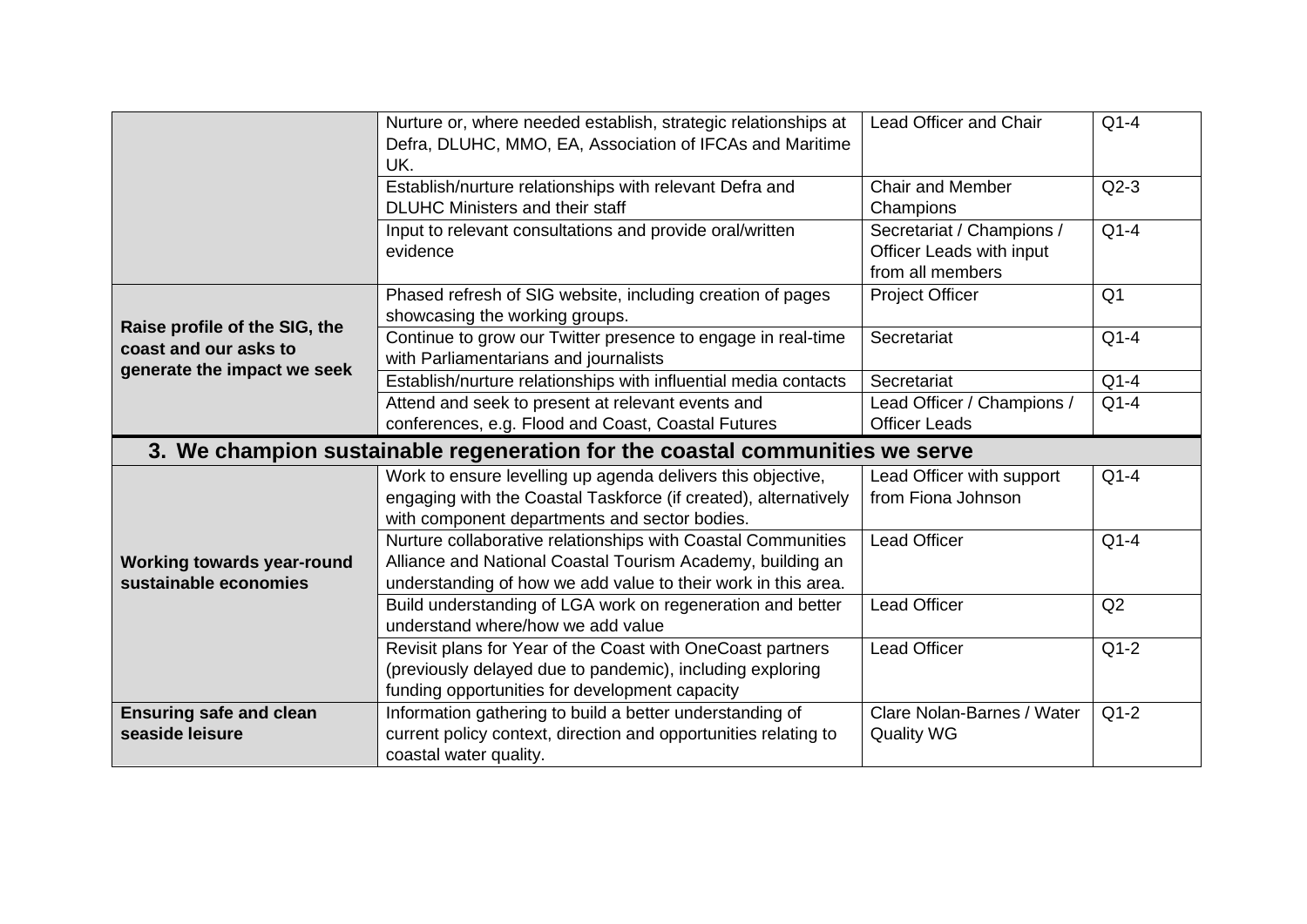| Pending this process, secure local government                   | Cllr Jane Hugo, with a         | $Q3-4$         |
|-----------------------------------------------------------------|--------------------------------|----------------|
| representation in EA Bathing Water decision-making process.     | volunteer to represent group   |                |
|                                                                 | to follow if successful        |                |
| Build relationship with EA Director, David Dangerfield and Cllr | Cllr Jane Hugo with support    | $Q1 -$         |
| Hugo. Organise a meeting in Q1                                  | from SIG Secretariat /         |                |
|                                                                 | technical support from Clare   |                |
|                                                                 | Nolan-Barnes                   |                |
| Build relationship with Defra Director with the responsibility  | Cllr Jane Hugo with support    | $Q1 -$         |
| for bathing water quality and Cllr Hugo. Organise a meeting in  | from SIG Secretariat /         |                |
| Q <sub>1</sub>                                                  | technical support from Clare   |                |
|                                                                 | Nolan-Barnes                   |                |
| Organise a session for the Coastal Communities APPG on          | Beccy MacDonald-Lofts,         | tbc            |
| coastal water quality, query engagement with Ocean              | Joanne Matthews plus 1         |                |
| APPG/SAS                                                        | officer - please volunteer     |                |
| Build relationship with Ofwat. Organise a meeting in Q1 with    | Cllr Jane Hugo with support    | $Q1 -$         |
| Cllr Hugo                                                       | from SIG Secretariat /         |                |
|                                                                 | technical support from         |                |
|                                                                 | officers                       |                |
| Continue to attend the National Bathing Waters Group and        | <b>Clare Nolan-Barnes with</b> | $Q1-4$         |
| Comms Group, sharing upcoming campaigns and                     | support from Secretariat       |                |
| opportunities with SIG members                                  |                                |                |
|                                                                 |                                |                |
| Ensure collaboration and regular knowledge sharing between      | Clare Nolan Barnes /           | $Q1-4$         |
| Water Quality and Beach & Water Safety Groups                   | <b>Sharon Bleese</b>           |                |
| Continue to engage with the National Water Safety Forum         | Cllr Derek Bastiman /          | $Q1-4$         |
| and capitalise/identify opportunities to support campaigns and  | <b>Sharon Bleese</b>           |                |
| initiatives to promote beach and water safety, including on the |                                |                |
| issue of personal watercraft.                                   |                                |                |
| Explore opportunities to present to the SOLACE Forum of         | Cllr Derek Bastiman /          | Q <sub>3</sub> |
| local authority CEOs on the Group's objectives around beach     | <b>Sharon Bleese</b>           |                |
| and water safety, seeking support and identifying areas of      |                                |                |
| concern.                                                        |                                |                |
|                                                                 |                                |                |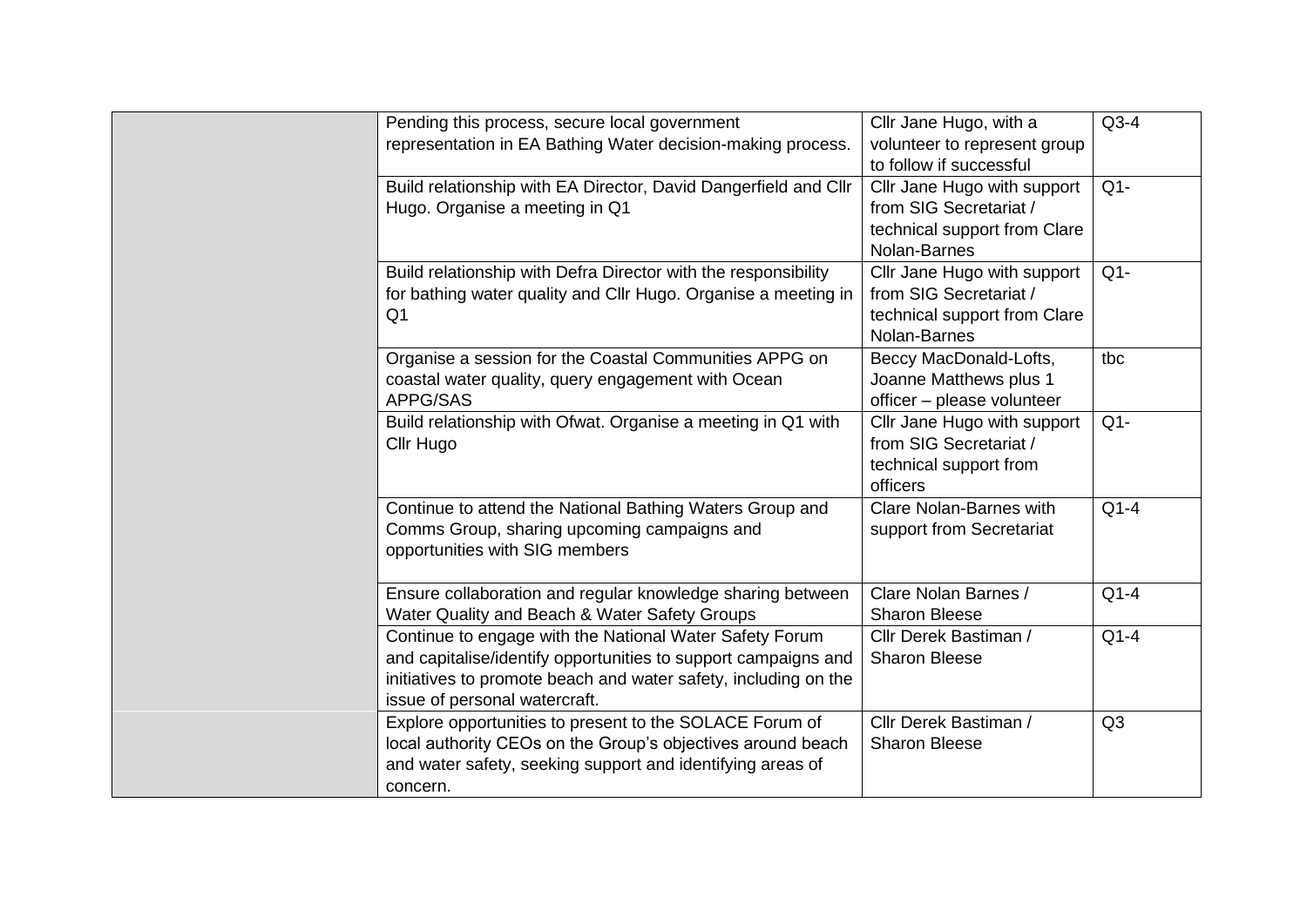|                                                                                   | Organise an evidence session on beach and water safety,<br>including personal watercraft licensing, for the Coastal<br><b>Communities APPG</b>                                                                                                                                                             | <b>Cllr Derek Bastiman and</b><br>Sharon Bleese with support<br>from Secretariat                                   | $Q3-4$         |
|-----------------------------------------------------------------------------------|------------------------------------------------------------------------------------------------------------------------------------------------------------------------------------------------------------------------------------------------------------------------------------------------------------|--------------------------------------------------------------------------------------------------------------------|----------------|
|                                                                                   | Support the ongoing work towards a common approach to<br>beach/coastal signage, working with the National Water<br>Safety Forum and other partners                                                                                                                                                         | Beach & Water Safety WG,<br>lead tbc                                                                               | $Q1-4$         |
|                                                                                   | Review and share best practice and learnings across the SIG<br>to help reduce preventable deaths and injuries, including from<br>cliff falls and drowning, sensitively exploring the issue of<br>suicide prevention, at the coast and promoting LGA Suicide<br>Prevention Sector-led improvement programme | Cllr Derek Bastiman and<br><b>Sharon Bleese</b><br>SP - Cllr David Jeffels /<br>support from officer<br>volunteer? | $Q1-4$         |
|                                                                                   | Review the findings of the "Visitor Survey" from 2021/22 and<br>agree actions                                                                                                                                                                                                                              | Cllr Carole Mulroney /<br>support from officer<br>volunteer?                                                       |                |
| Support sustainable growth in                                                     | Nurture collaborative relationship with the Association of                                                                                                                                                                                                                                                 | <b>Cllr Mark Roberts</b>                                                                                           | $Q1-4$         |
| marine and maritime sectors                                                       | IFCAs and other relevant marine partners                                                                                                                                                                                                                                                                   |                                                                                                                    |                |
|                                                                                   | Promote the Motion for the Ocean and encourage all member<br>authorities to adapt it to local circumstances. Share learning<br>between member authorities that have passed the motion<br>including an up-to-date page on the SIG website.                                                                  | Chair / Secretariat                                                                                                | $Q1-2$         |
|                                                                                   | Nurture collaborative relationship with Maritime UK, including<br>on mutually-beneficial advocacy                                                                                                                                                                                                          | <b>Lead Officer</b>                                                                                                | $Q1-4$         |
|                                                                                   | 4. We champion coastal resilience and adaptation in a changing climate                                                                                                                                                                                                                                     |                                                                                                                    |                |
|                                                                                   | Input into Coastal Taskforce, if successful, and organise a<br>session for Coastal Communities APPG on coastal resilience<br>and adaptation, including discussion on coastal landfill. The<br>outputs of this session will feed into "Our Coast Matters"<br>report.                                        | Karen Thomas / Paul<br>Mackie / Mark Stratton with<br>support from APPG<br>Secretariat                             | $Q2-3$         |
| Achieve national and local<br>recognition of coastal<br>management challenges and | Consider the need for a review in coastal legislation, notably<br>the Coastal Protection Act but also wider supporting<br>legislation, working with new Defra funded adaptation<br>projects.                                                                                                               | Adaptation WG, lead to be<br>assigned, volunteers<br>welcome                                                       | Q <sub>4</sub> |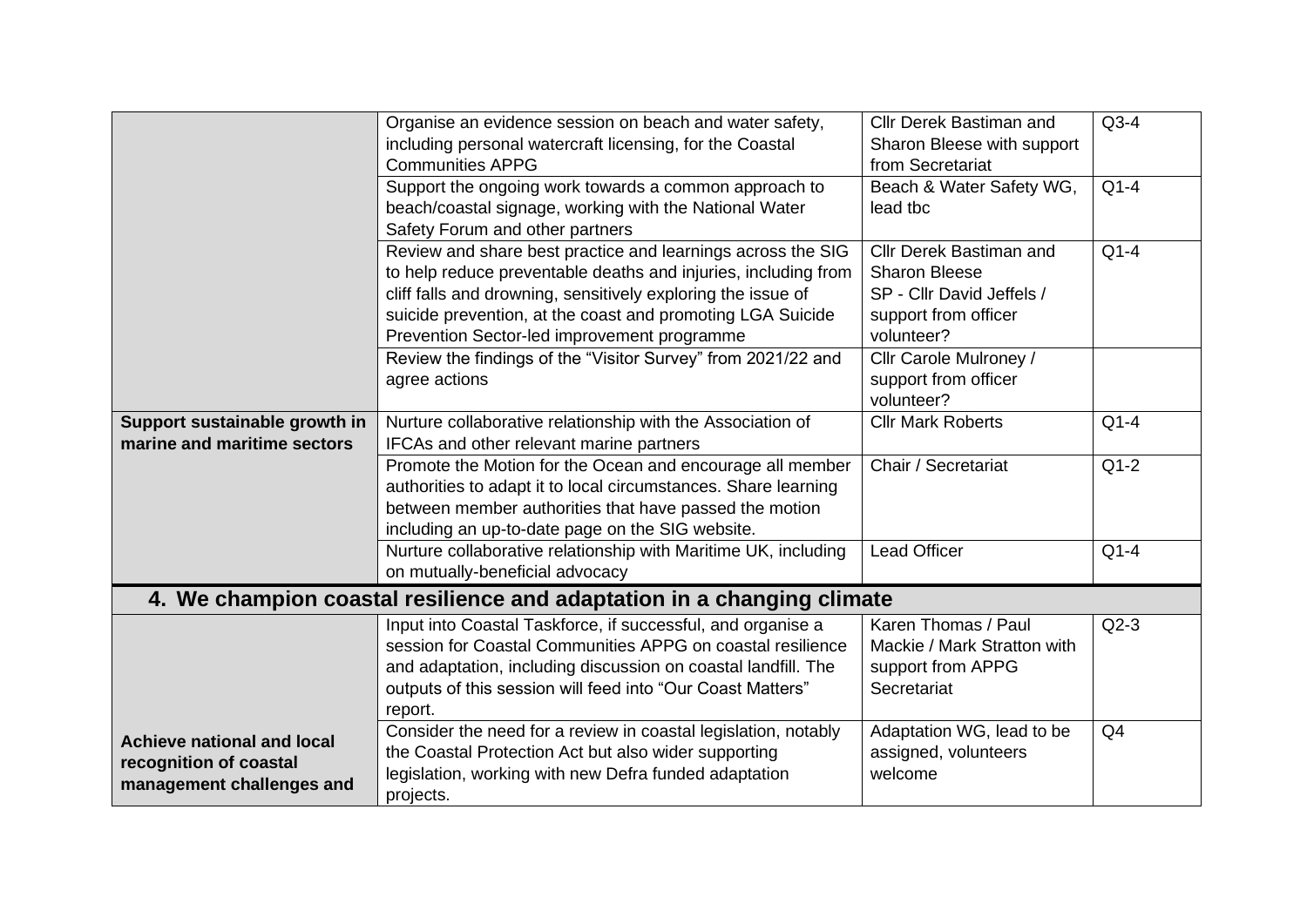| opportunities in creating a<br>resilient coast                                                               | Support delivery of the FCERM Action Plan outcomes<br>2022/23, liaising with the EA to ensure best use of limited<br>resources.                                                                                                                                                                                                                                                                                                     | <b>Lead Officer</b>                                             | $Q1-4$         |
|--------------------------------------------------------------------------------------------------------------|-------------------------------------------------------------------------------------------------------------------------------------------------------------------------------------------------------------------------------------------------------------------------------------------------------------------------------------------------------------------------------------------------------------------------------------|-----------------------------------------------------------------|----------------|
|                                                                                                              | Influence EA-led programmes and projects to embed<br>adaptation, including Coastal Handbook, Roles and<br>Responsibilities document, Review of Flood and Coastal<br>Erosion Risk Management Assets (FD2730)                                                                                                                                                                                                                         | <b>Lead Officer</b>                                             | $Q1-4$         |
|                                                                                                              | Engage and co-ordinate with the Coastal Groups Network<br>'Call to Arms' Groups, taking an integrated approach to make<br>best use of limited capacity                                                                                                                                                                                                                                                                              | SIG officer leads / CGN<br><b>CTA</b> leads                     | $Q1-4$         |
|                                                                                                              | Input to a workshop at Flood and Coast on why coast matters<br>and opportunities in creating a resilient coast. (Can<br>reuse/adapt for APPG). Ensure working group pages on SIG<br>website are up-to-date ahead of F&C to signpost to.                                                                                                                                                                                             | Officer Leads with support<br>from Secretariat                  | Q <sub>1</sub> |
| Identify existing and new<br>routes to support strategic<br>delivery of coastal resilience<br>and adaptation | Engage with Innovative Resilience and Adaptive Pathways<br>Programmes, capture issues and opportunities from LGA<br>Coastal SIG membership and feed into Pilots. Involve the<br>membership of the SIG through workshops etc to share early<br>learning. Engage with Defra and EA to understand the<br>national governance structure for these programmes and the<br>potential role for the adaptation WG and wider SIG within this. | Karen Thomas / Lead<br>Officer                                  | $Q2-4$         |
|                                                                                                              | Develop Position Statement on coastal landfill and input into<br>evidence session for APPG.                                                                                                                                                                                                                                                                                                                                         | Mark Stratton / Landfill WG<br>with support from<br>Secretariat | $Q2-4$         |
|                                                                                                              | Engage with EA and Defra on funding relating to adaptation<br>and coastal landfill                                                                                                                                                                                                                                                                                                                                                  | Paul Mackie / Mark Stratton                                     | Q <sub>1</sub> |
|                                                                                                              | Engage with EA and Defra on environmental improvements                                                                                                                                                                                                                                                                                                                                                                              | <b>Paul Mackie</b>                                              | Q2             |
|                                                                                                              | Engage with LGA, DLUHC and Defra on allowance within<br>current policy for access to central government funding<br>facilities for capital and revenue asset maintenance /<br>upgrade.                                                                                                                                                                                                                                               | <b>Paul Mackie</b>                                              | Q <sub>4</sub> |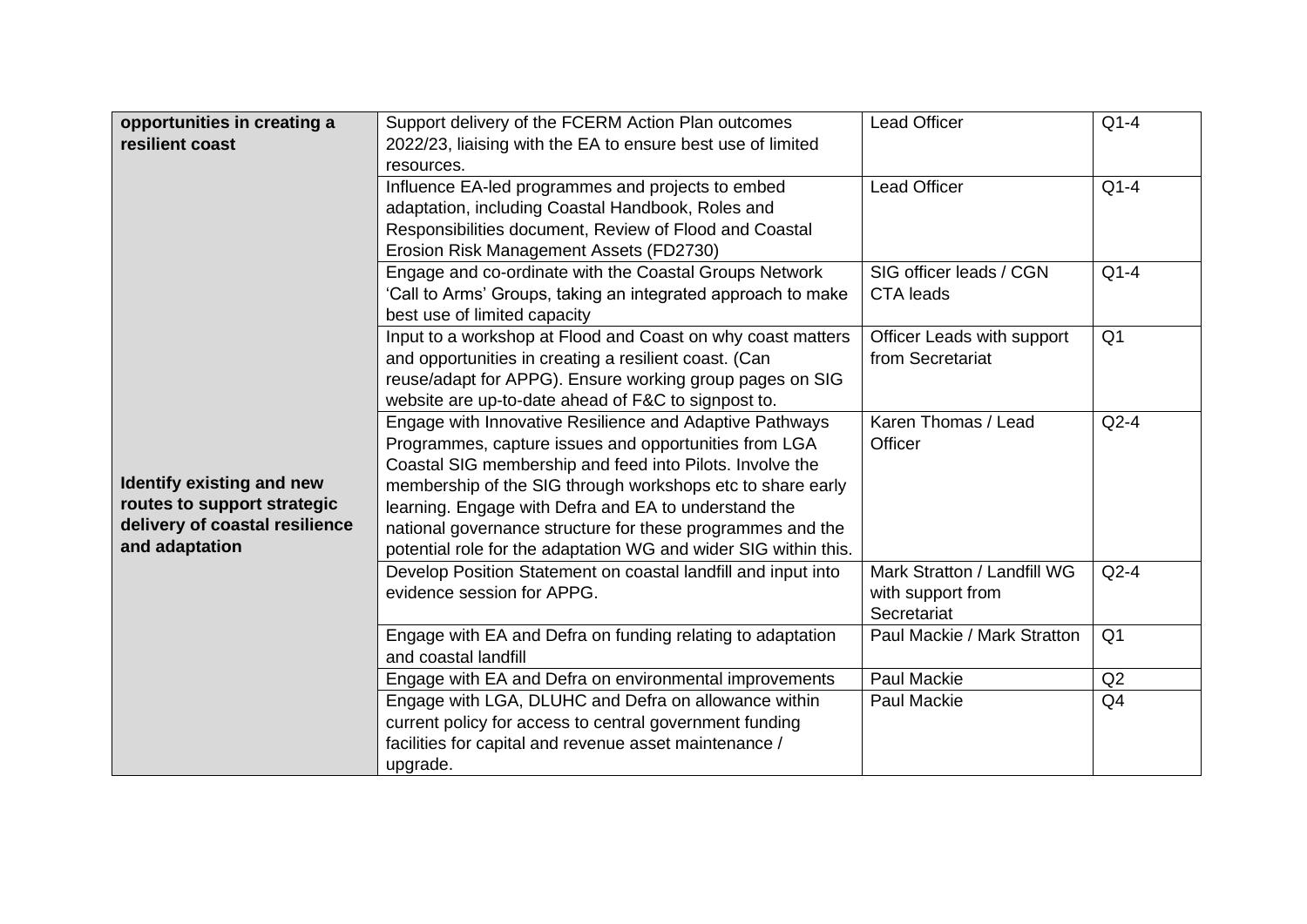|                                                                                                | Information gathering via wider SIG network and CGN<br>network on coastal landfill issue. Issue questionnaire<br>currently in draft and review data collected.                                                                                     | <b>Mark Stratton and Landfill</b><br>WG with support from<br>Secretariat | $Q1-2$         |
|------------------------------------------------------------------------------------------------|----------------------------------------------------------------------------------------------------------------------------------------------------------------------------------------------------------------------------------------------------|--------------------------------------------------------------------------|----------------|
|                                                                                                | Our 2021/22 WG identified the following needs and studies<br>needed on;                                                                                                                                                                            |                                                                          |                |
|                                                                                                | Establishing policy for biodiversity net gain<br>(FCERMAcPlan1.1.1) for coastal protection and erosion<br>frontages and linkages to Local Nature Recovery Plans<br>(FCERMAcPlan1.4.5)<br>Action: continue to raise the issue with EA National team | Richard Jackson T&F Lead<br>Identify opportunities                       | $Q1-4$         |
| Take an evidence-based<br>approach to support our<br>coastal resilience and<br>adaptation work | Action: look to FCRIP programme pilots for opportunities to<br>explore these issues and natural capital of eroding frontages                                                                                                                       | Karen Thomas to share<br>proposals for the CPE<br><b>FCRIP</b> pilot     | Q <sub>1</sub> |
|                                                                                                | Supporting EA on planning and development policy                                                                                                                                                                                                   | T&FG leads Alan Frampton<br>Rob Goodliffe                                | Q <sub>1</sub> |
|                                                                                                | Action: share good practice at Adaptation WG                                                                                                                                                                                                       | AF- share the CCMA work                                                  | Q <sub>1</sub> |
|                                                                                                | Action: share the scope of FCRIP pilots with Adaptation WG<br>for discussion and identify opportunities to develop good<br>practice and share learning.                                                                                            | <b>FCRIP</b> leads                                                       | $Q2-4$         |
|                                                                                                | Engage with EA-led research into mental health and<br>changing coasts.                                                                                                                                                                             | Volunteer needed                                                         | Q2             |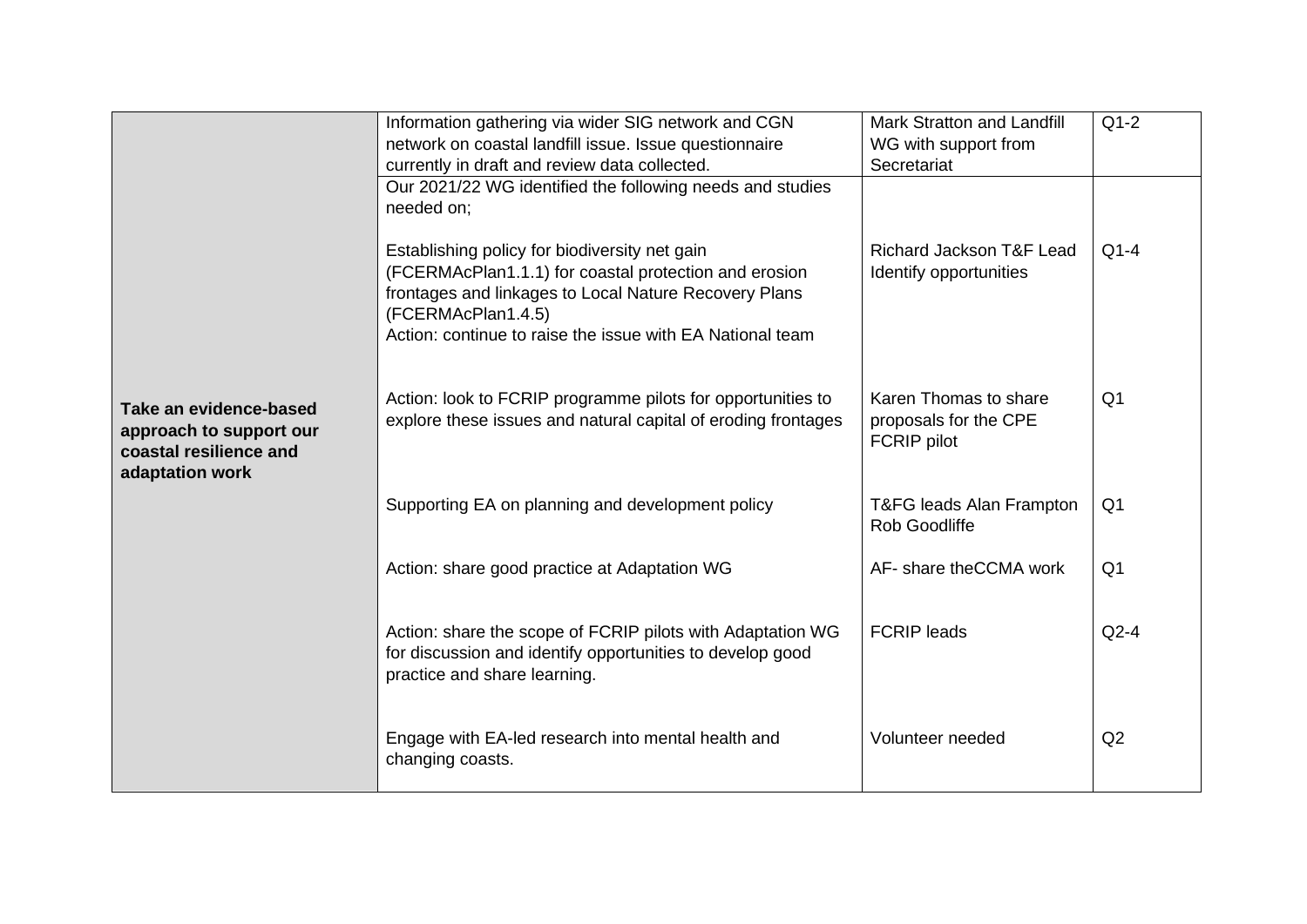|                                                                 | Look into coastal viability as recommended in CCC report                                                                                                                                                                                                                                                                                      | Volunteer needed                                  | Q3     |
|-----------------------------------------------------------------|-----------------------------------------------------------------------------------------------------------------------------------------------------------------------------------------------------------------------------------------------------------------------------------------------------------------------------------------------|---------------------------------------------------|--------|
|                                                                 |                                                                                                                                                                                                                                                                                                                                               |                                                   |        |
|                                                                 | Adaptive Communication and engagement - CPE Action<br>utilise the FCRIP CPE Pilot for Behavioural Change as a<br>vehicle to share learning throughout SIG                                                                                                                                                                                     | T&F Lead Sam Box with<br>Sophie and Sharon Bleese | $Q2-4$ |
|                                                                 | Historic assets<br>Action: to share learning on pilots in Lewes and ESCoast<br>Partners to ensure we understand the issues and<br>opportunities of managing coastal assets with historical value.<br>Action: Consider any recommendations for further work to<br>support the funding and adaptation of historic coastal<br>management assets. | Sam Box and Tim Bartlett                          | $Q1-4$ |
|                                                                 | Innovative Funding and Finance-<br>Action: Share recommendations of the Coastal Losses<br>Innovative Funding and Finance Project report<br>Action: Develop the recommendations from CLIFF alongside<br>wider adaptation funding mechanisms through the FCRIP<br>programme.                                                                    | T&F Leads Paul Mackie and<br><b>Rob Goodliffe</b> | $Q1-4$ |
|                                                                 | Integrated Infrastructure Investment and Resilient Assets<br>Action: Develop IIIAR approaches in the FCRIP programme<br>Action: Share learning with the Adaptation WG and wider<br><b>LGA Coastal SIG.</b>                                                                                                                                    | T&F leads Karen and Paul                          | $Q2-4$ |
| <b>Share learning and ensure</b><br>collaborative opportunities | Share work of working groups and seek steer at quarterly SIG<br>and SIGSOG meetings.                                                                                                                                                                                                                                                          | Member Champions /<br><b>Officer Leads</b>        | $Q1-4$ |
| between member authorities,<br>partners and government          | Work with EA and Defra to understand how learning into and<br>back out of the IRF/adaptation pathways programmes will be<br>shared.                                                                                                                                                                                                           | <b>Officer Lead for Adaptation</b>                | $Q1-2$ |